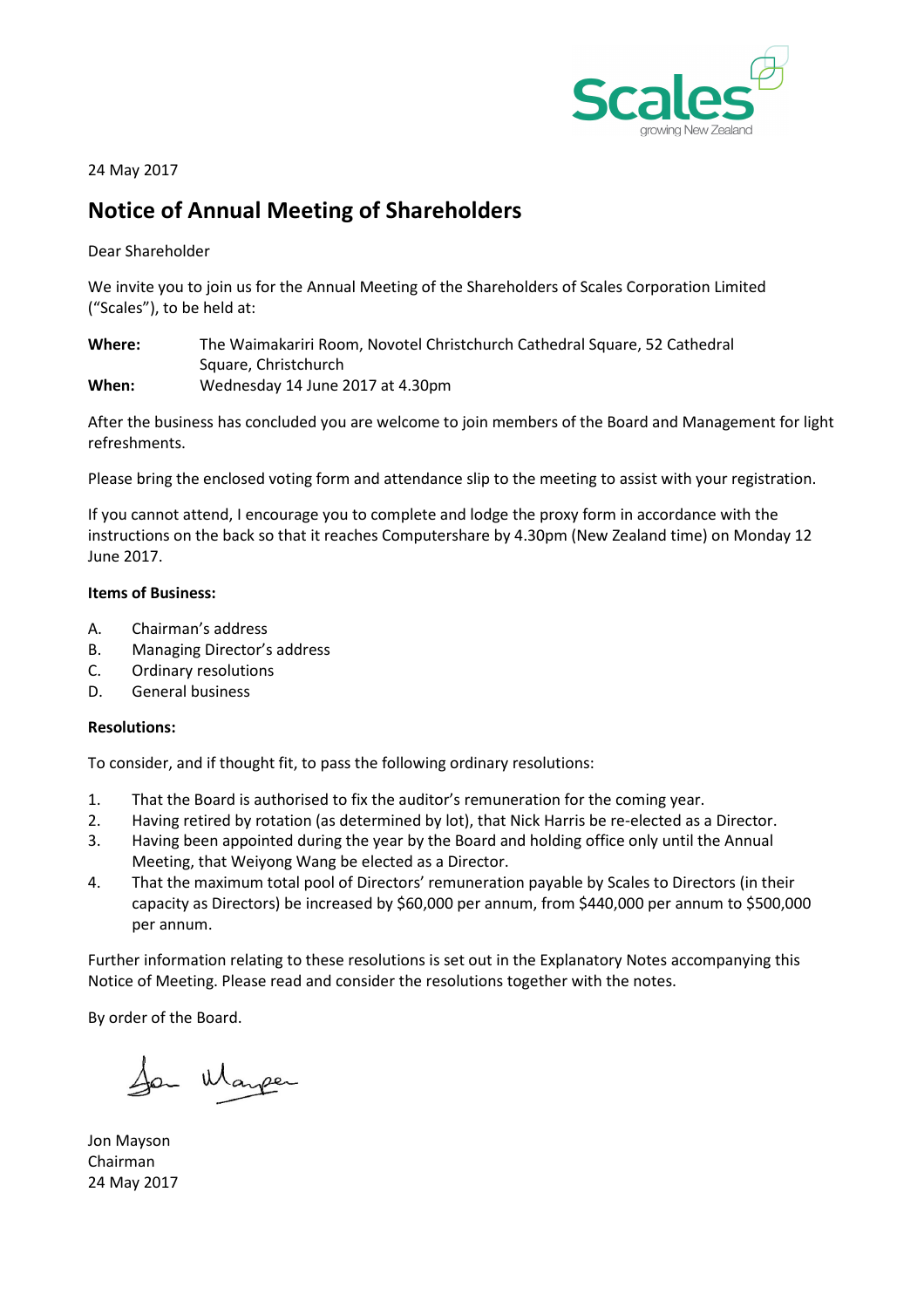# Explanatory Notes

These notes form part of the Notice of Annual Meeting

# Ordinary Resolution 1: Appointment and remuneration of auditor

Section 207T of the Companies Act 1993 provides that a company's auditor is automatically re-appointed unless there is a resolution or other reason for the auditor not to be re-appointed. The Company wishes Deloitte to continue as the Company's auditor, and Deloitte has indicated its willingness to do so.

Section 207S of the Companies Act 1993 provides that the fees and expenses of the auditor are to be fixed in such a manner as the Company determines at the Annual Meeting. The Board proposes that, consistent with past practice, the auditor's fees be fixed by the Directors. The Board unanimously recommends that shareholders vote in favour of Resolution 1.

# Ordinary Resolution 2: Re-election of Director

The NZX Main Board Listing Rules require that at least one third of the Directors or, if their number is not a multiple of three, then the number nearest to one third, shall retire from office at the Annual Meeting each year, but shall be eligible for re-election at that meeting. The Directors to retire are those who have been longest in office since their last election, with the exception of Andy Borland as an Executive Director nominated by the Board (pursuant to clause 27.1(c) of the Constitution).

Two Directors are required to retire at this meeting. Jon Mayson is the longest in office and wishes to retire at the conclusion of the Annual Meeting. Accordingly Jon does not offer himself for re-election. Nick Harris and Tim Goodacre are the Directors who have next been longest in office and it has been decided by lot that Nick Harris will retire at the Annual Meeting. Nick, being eligible, offers himself for re-election and the Board unanimously supports the re-election of Nick.

# Nick Harris



Non-Executive Director Independent Term of Office: Appointed Director on 18 June 2014, re-appointed Director on 8 June 2015 Board Committees: Audit & Risk Management Committee, Health & Safety Sub-Committee

Prior to joining Scales' Board Nick was a Director of Scales' Storage & Logistics and Food Ingredients divisional companies. Nick was previously the Managing Director, and was one of the founding shareholders, of Hellers Limited.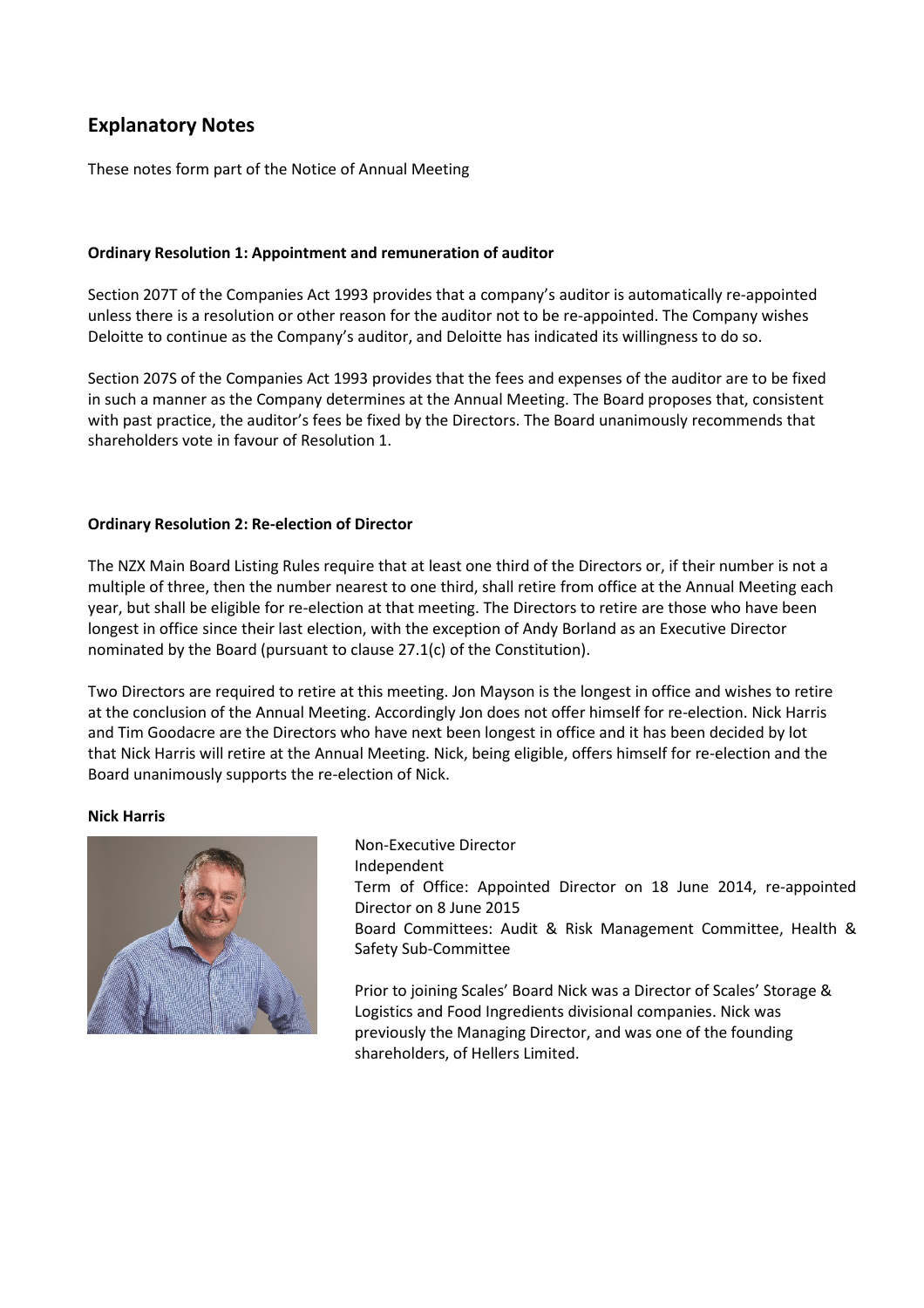# Ordinary Resolution 3: Election of Director appointed since the last Annual Meeting

Pursuant to clause 26.2 of the Constitution, Directors who have been appointed by the Board may hold office only until the next Annual Meeting, and be then eligible for election. Weiyong Wang was appointed during the year by the Board and offers himself for election. The Board unanimously supports the election of Weiyong Wang.

#### Weiyong Wang



 Non-Executive Director Term of Office: Appointed Director on 23 June 2016

 Weiyong Wang is CEO, and a Director of China Resources Ng Fung Limited and its holding company, China Resources Enterprise, Limited and is based in Hong Kong. He also has extensive experience in strategic planning and corporate management. China Resources Ng Fung is a leading importer of food products into China which provides significant local market knowledge of growth opportunities into Asian markets.

#### Ordinary Resolution 4: Increase in the Fee Pool of Directors' Fees

This resolution seeks shareholder approval to increase the maximum aggregate amount of remuneration ("fee pool") that may be paid each year to the Directors of Scales for their services as Directors by \$60,000 per annum, from \$440,000 per annum to \$500,000 per annum, taken together. Shareholder approval is required under NZX Listing Rule 3.5.1.

The existing fee pool of \$440,000 was approved at the previous Annual Meeting on 8 June 2016. Actual Board fees paid during the 2016 financial year were \$434,179, including fees paid to Weiyong Wang which are not included in the fee pool calculation unless and until his appointment is approved at this Annual Meeting.

Director remuneration is reviewed annually and effective from January  $1<sup>st</sup>$  of each financial year. As a result of the combined effect of a general 7.5% increase in fees from 1 January 2017 and the introduction of fees for two newly constituted Board sub-committees, the Board considers that an increase in the fee pool is now appropriate to provide scope for future review. Future reviews will also cover the expanded scope of Board committees.

The fee pool is to be divided amongst the Directors at the discretion of the Board. The current annual Directors' fees, set on 1 January 2017 are as follows:

- Chairman \$118,250 (including Committee responsibilities)
- Non-executive Directors \$63,560
- Chairman of the Audit Committee \$17,330
- Chairman of the Nominations Committee \$11,560
- Chairman of Sub-Committees \$2,890
- Committee members \$5,780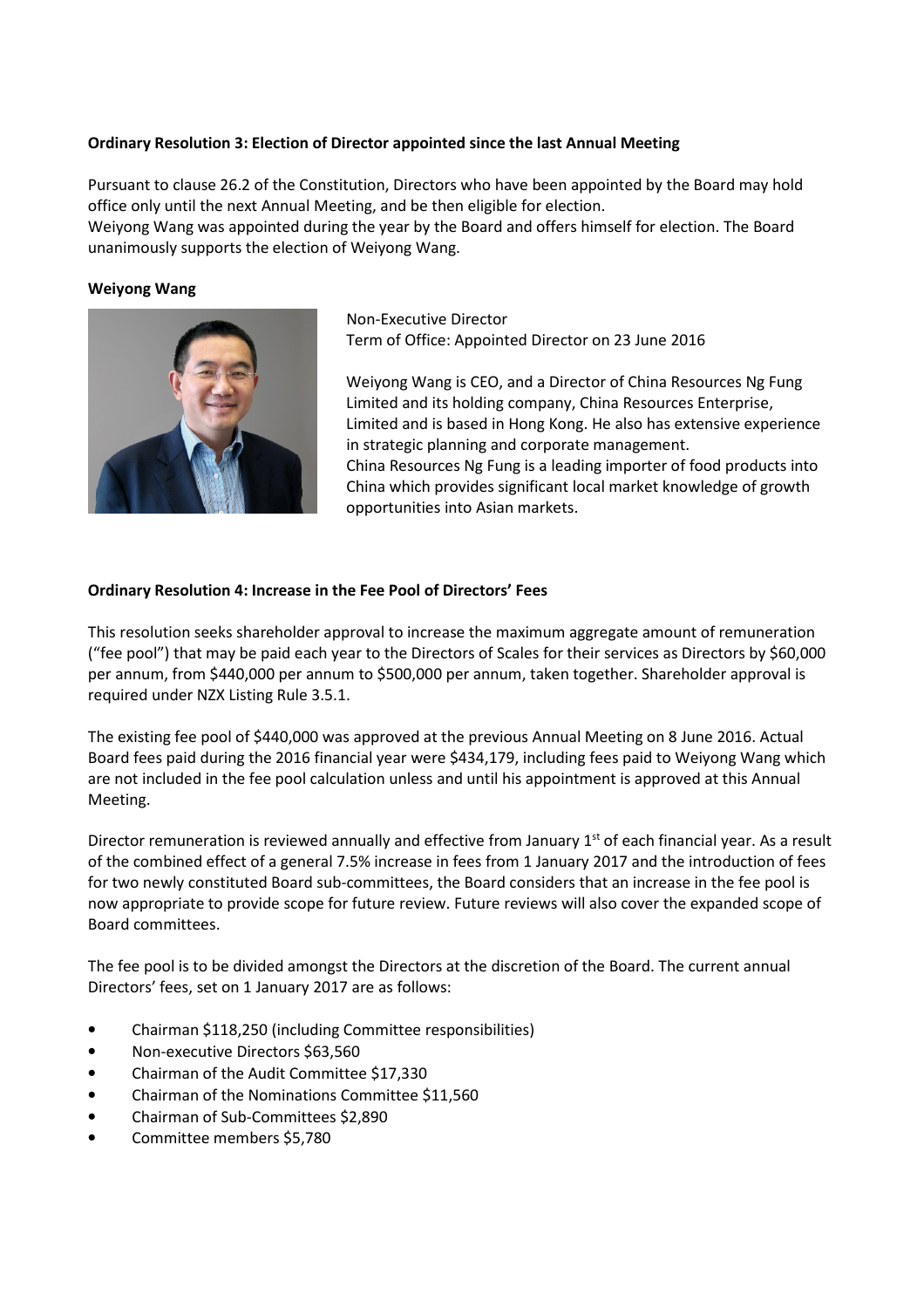Scales will disregard any votes on Ordinary Resolution 4 by:

- 1. Any Director of Scales;
- 2. Any Associated Person of any Director of Scales.

Except where any such vote is cast by the Director or one of their associates as proxy for a person who is entitled to vote and the Director or that associate votes in accordance with express instructions to vote for or against a particular resolution on the proxy form.